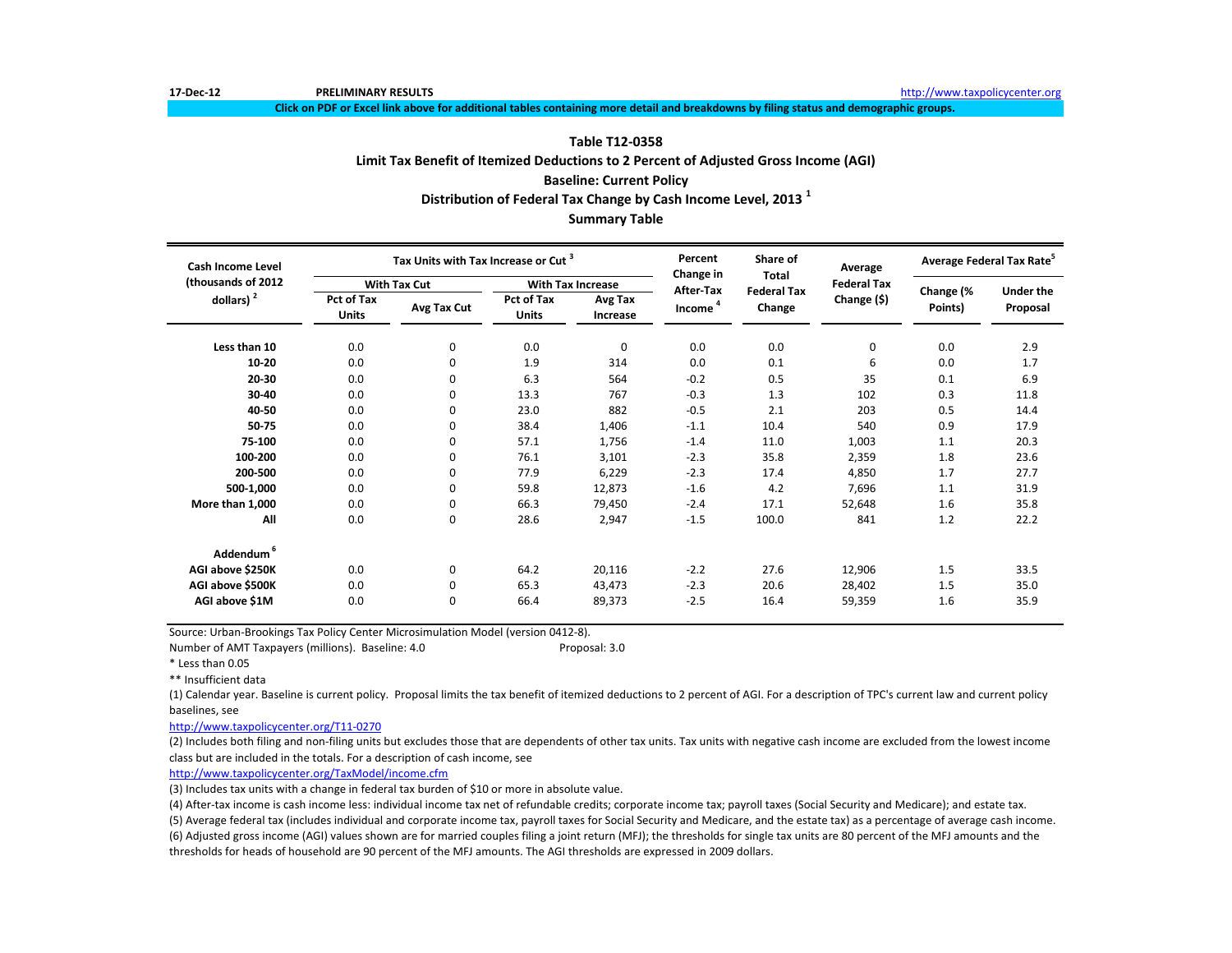#### **Table T12-0358 Limit Tax Benefit of Itemized Deductions to 2 Percent of Adjusted Gross Income (AGI) Baseline: Current Policy Distribution of Federal Tax Change by Cash Income Level, 2013 <sup>1</sup> Detail Table**

| <b>Cash Income Level</b><br>(thousands of 2012 | Percent of Tax Units <sup>3</sup> |                             | <b>Percent Change</b><br>in After-Tax | <b>Share of Total</b><br><b>Federal Tax</b> | <b>Average Federal Tax Change</b> |         | <b>Share of Federal Taxes</b> |                              | Average Federal Tax Rate <sup>5</sup> |                              |
|------------------------------------------------|-----------------------------------|-----------------------------|---------------------------------------|---------------------------------------------|-----------------------------------|---------|-------------------------------|------------------------------|---------------------------------------|------------------------------|
| dollars) $2$                                   | With Tax Cut                      | <b>With Tax</b><br>Increase | Income <sup>4</sup>                   | Change                                      | <b>Dollars</b>                    | Percent | Change (%<br>Points)          | <b>Under the</b><br>Proposal | Change (%<br>Points)                  | <b>Under the</b><br>Proposal |
| Less than 10                                   | 0.0                               | 0.0                         | 0.0                                   | 0.0                                         | 0                                 | 0.0     | 0.0                           | 0.1                          | 0.0                                   | 2.9                          |
| 10-20                                          | 0.0                               | 1.9                         | 0.0                                   | 0.1                                         | 6                                 | 2.5     | 0.0                           | 0.3                          | 0.0                                   | 1.7                          |
| 20-30                                          | 0.0                               | 6.3                         | $-0.2$                                | 0.5                                         | 35                                | 2.1     | $-0.1$                        | 1.4                          | 0.1                                   | 6.9                          |
| 30-40                                          | 0.0                               | 13.3                        | $-0.3$                                | 1.3                                         | 102                               | 2.5     | $-0.1$                        | 3.0                          | 0.3                                   | 11.8                         |
| 40-50                                          | 0.0                               | 23.0                        | $-0.5$                                | 2.1                                         | 203                               | 3.2     | $-0.1$                        | 3.7                          | 0.5                                   | 14.4                         |
| 50-75                                          | 0.0                               | 38.4                        | $-1.1$                                | 10.4                                        | 540                               | 5.1     | $-0.1$                        | 11.7                         | 0.9                                   | 17.9                         |
| 75-100                                         | 0.0                               | 57.1                        | $-1.4$                                | 11.0                                        | 1,003                             | 5.9     | 0.0                           | 10.7                         | 1.1                                   | 20.3                         |
| 100-200                                        | 0.0                               | 76.1                        | $-2.3$                                | 35.8                                        | 2,359                             | 8.1     | 0.6                           | 26.2                         | 1.8                                   | 23.6                         |
| 200-500                                        | 0.0                               | 77.9                        | $-2.3$                                | 17.4                                        | 4,850                             | 6.6     | 0.1                           | 15.4                         | 1.7                                   | 27.7                         |
| 500-1,000                                      | 0.0                               | 59.8                        | $-1.6$                                | 4.2                                         | 7,696                             | 3.7     | $-0.1$                        | 6.5                          | 1.1                                   | 31.9                         |
| More than 1,000                                | 0.0                               | 66.3                        | $-2.4$                                | 17.1                                        | 52,648                            | 4.7     | $-0.2$                        | 20.9                         | 1.6                                   | 35.8                         |
| All                                            | 0.0                               | 28.6                        | $-1.5$                                | 100.0                                       | 841                               | 5.8     | 0.0                           | 100.0                        | 1.2                                   | 22.2                         |
| Addendum <sup>6</sup>                          |                                   |                             |                                       |                                             |                                   |         |                               |                              |                                       |                              |
| AGI above \$250K                               | 0.0                               | 64.2                        | $-2.2$                                | 27.6                                        | 12,906                            | 4.6     | $-0.4$                        | 34.4                         | 1.5                                   | 33.5                         |
| AGI above \$500K                               | 0.0                               | 65.3                        | $-2.3$                                | 20.6                                        | 28,402                            | 4.5     | $-0.3$                        | 25.9                         | 1.5                                   | 35.0                         |
| AGI above \$1M                                 | 0.0                               | 66.4                        | $-2.5$                                | 16.4                                        | 59,359                            | 4.7     | $-0.2$                        | 19.8                         | 1.6                                   | 35.9                         |

#### **Baseline Distribution of Income and Federal Taxes by Cash Income Level, 2013 <sup>1</sup>**

| <b>Cash Income Level</b><br>(thousands of 2012 |                       | <b>Tax Units</b>    |                   | <b>Pre-Tax Income</b> |                   | <b>Federal Tax Burden</b> | After-Tax Income <sup>4</sup> |                     | Average                                 |
|------------------------------------------------|-----------------------|---------------------|-------------------|-----------------------|-------------------|---------------------------|-------------------------------|---------------------|-----------------------------------------|
| $d$ ollars) <sup>2</sup>                       | Number<br>(thousands) | Percent of<br>Total | Average (dollars) | Percent of<br>Total   | Average (dollars) | Percent of<br>Total       | Average (dollars)             | Percent of<br>Total | <b>Federal Tax</b><br>Rate <sup>5</sup> |
| Less than 10                                   | 16,041                | 10.1                | 5,390             | 0.8                   | 155               | 0.1                       | 5,235                         | 1.0                 | 2.9                                     |
| 10-20                                          | 24,243                | 15.3                | 15,105            | 3.3                   | 243               | 0.3                       | 14,862                        | 4.1                 | 1.6                                     |
| 20-30                                          | 19,317                | 12.2                | 25.084            | 4.4                   | 1,690             | 1.4                       | 23,393                        | 5.2                 | 6.7                                     |
| 30-40                                          | 17,482                | 11.1                | 35,579            | 5.7                   | 4,091             | 3.1                       | 31,488                        | 6.3                 | 11.5                                    |
| 40-50                                          | 13,879                | 8.8                 | 45,612            | 5.8                   | 6,352             | 3.8                       | 39,260                        | 6.3                 | 13.9                                    |
| 50-75                                          | 25,633                | 16.2                | 62,053            | 14.5                  | 10,559            | 11.7                      | 51,493                        | 15.2                | 17.0                                    |
| 75-100                                         | 14,610                | 9.2                 | 88,235            | 11.7                  | 16,918            | 10.7                      | 71,317                        | 12.0                | 19.2                                    |
| 100-200                                        | 20,204                | 12.8                | 133,782           | 24.6                  | 29,260            | 25.6                      | 104,522                       | 24.3                | 21.9                                    |
| 200-500                                        | 4.780                 | 3.0                 | 283.732           | 12.3                  | 73.680            | 15.3                      | 210.051                       | 11.5                | 26.0                                    |
| 500-1,000                                      | 728                   | 0.5                 | 683,264           | 4.5                   | 210,273           | 6.6                       | 472,991                       | 4.0                 | 30.8                                    |
| More than 1.000                                | 433                   | 0.3                 | 3,295,487         | 13.0                  | 1,127,085         | 21.2                      | 2,168,402                     | 10.8                | 34.2                                    |
| All                                            | 158,260               | 100.0               | 69,527            | 100.0                 | 14,576            | 100.0                     | 54,950                        | 100.0               | 21.0                                    |
| Addendum <sup>6</sup>                          |                       |                     |                   |                       |                   |                           |                               |                     |                                         |
| AGI above \$250K                               | 2.846                 | 1.8                 | 879,032           | 22.7                  | 281.910           | 34.8                      | 597,122                       | 19.5                | 32.1                                    |
| AGI above \$500K                               | 965                   | 0.6                 | 1,871,518         | 16.4                  | 627,076           | 26.2                      | 1,244,442                     | 13.8                | 33.5                                    |
| AGI above \$1M                                 | 368                   | 0.2                 | 3,663,411         | 12.2                  | 1,256,253         | 20.0                      | 2,407,159                     | 10.2                | 34.3                                    |

Source: Urban-Brookings Tax Policy Center Microsimulation Model (version 0412-8).

Number of AMT Taxpayers (millions). Baseline: 4.0

\* Less than 0.05

(1) Calendar year. Baseline is current policy. Proposal limits the tax benefit of itemized deductions to 2 percent of AGI. For a description of TPC's current law and current policy baselines, see

[http://www.taxpolicycente](http://www.taxpolicycenter.org/T11-0270)r.org/T11-0270

(2) Includes both filing and non-filing units but excludes those that are dependents of other tax units. Tax units with negative cash income are excluded from the lowest income class but are included in the totals. For a description of cash income, see

[http://www.taxpolicycente](http://www.taxpolicycenter.org/TaxModel/income.cfm)r.org/TaxModel/income.cfm

(3) Includes tax units with a change in federal tax burden of \$10 or more in absolute value.

(4) After-tax income is cash income less: individual income tax net of refundable credits; corporate income tax; payroll taxes (Social Security and Medicare); and estate tax.

(5) Average federal tax (includes individual and corporate income tax, payroll taxes for Social Security and Medicare, and the estate tax) as a percentage of average cash income.

(6) Adjusted gross income (AGI) values shown are for married couples filing a joint return (MFJ); the thresholds for single tax units are 80 percent of the MFJ amounts and the thresholds for heads of household are 90 percent of the MFJ amounts. The AGI thresholds are expressed in 2009 dollars.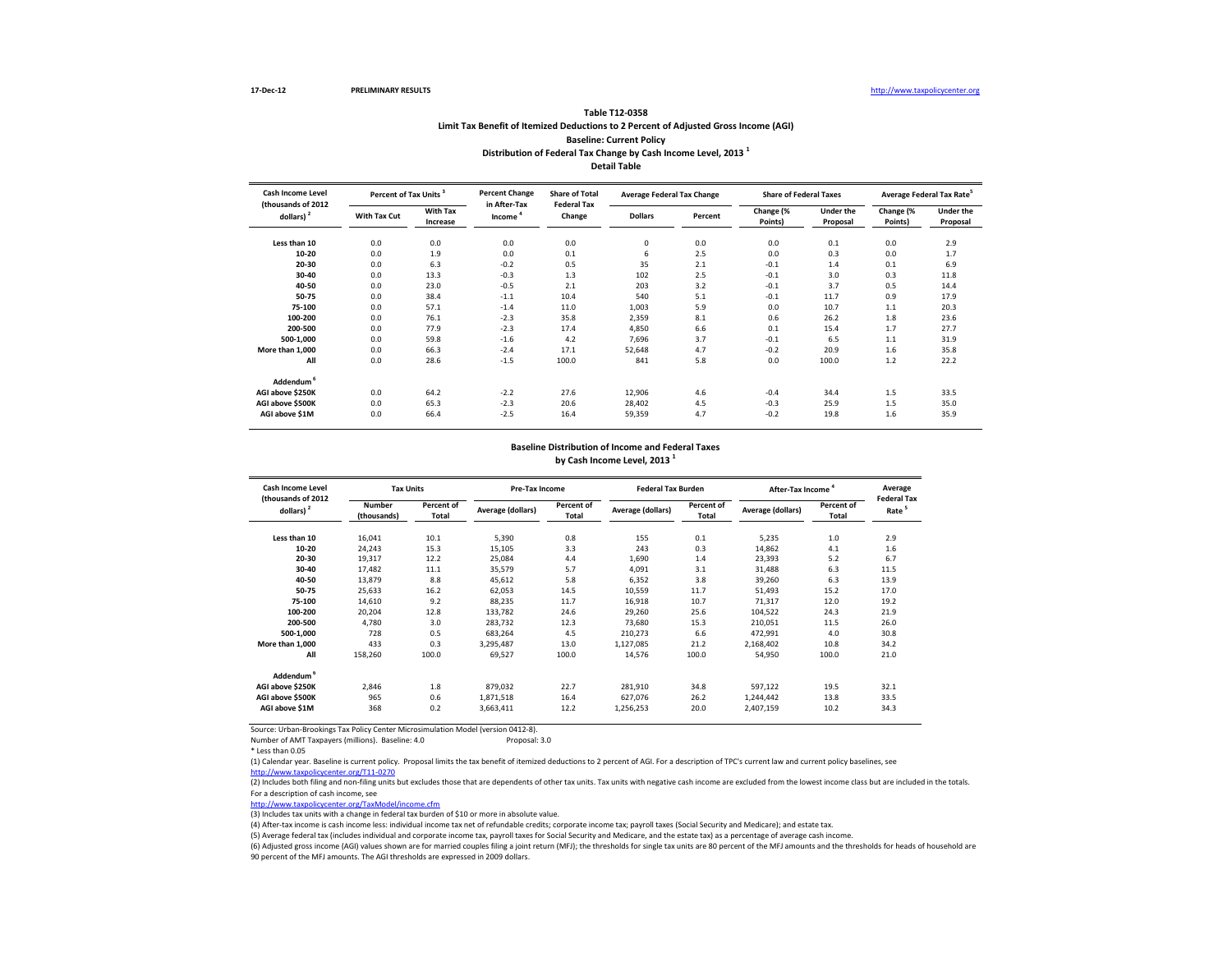# **Table T12-0358 Limit Tax Benefit of Itemized Deductions to 2 Percent of Adjusted Gross Income (AGI) Baseline: Current Policy Distribution of Federal Tax Change by Cash Income Level, 2013 <sup>1</sup> Detail Table - Single Tax Units**

| <b>Cash Income Level</b><br>(thousands of 2012) |                     | Percent of Tax Units <sup>3</sup> |                                     | <b>Share of Total</b><br><b>Federal Tax</b> | <b>Average Federal Tax Change</b> |         | <b>Share of Federal Taxes</b> |                              | Average Federal Tax Rate |                              |
|-------------------------------------------------|---------------------|-----------------------------------|-------------------------------------|---------------------------------------------|-----------------------------------|---------|-------------------------------|------------------------------|--------------------------|------------------------------|
| dollars) $2$                                    | <b>With Tax Cut</b> | <b>With Tax</b><br>Increase       | in After-Tax<br>Income <sup>4</sup> | Change                                      | <b>Dollars</b>                    | Percent | Change (%<br>Points)          | <b>Under the</b><br>Proposal | Change (%<br>Points)     | <b>Under the</b><br>Proposal |
| Less than 10                                    | 0.0                 | 0.0                               | 0.0                                 | 0.0                                         | 0                                 | 0.0     | 0.0                           | 0.7                          | 0.0                      | 6.8                          |
| $10 - 20$                                       | 0.0                 | 2.7                               | $-0.1$                              | 0.4                                         | 8                                 | 0.9     | $-0.1$                        | 2.6                          | 0.1                      | 6.4                          |
| 20-30                                           | 0.0                 | 8.0                               | $-0.2$                              | 1.8                                         | 50                                | 1.7     | $-0.2$                        | 5.5                          | 0.2                      | 11.7                         |
| 30-40                                           | 0.0                 | 14.9                              | $-0.4$                              | 3.5                                         | 121                               | 2.2     | $-0.3$                        | 8.6                          | 0.3                      | 15.5                         |
| 40-50                                           | 0.0                 | 28.5                              | $-0.7$                              | 5.2                                         | 267                               | 3.1     | $-0.2$                        | 9.2                          | 0.6                      | 19.3                         |
| 50-75                                           | 0.0                 | 46.6                              | $-1.7$                              | 23.9                                        | 829                               | 6.3     | 0.1                           | 21.4                         | 1.4                      | 22.7                         |
| 75-100                                          | 0.0                 | 63.9                              | $-2.5$                              | 16.3                                        | 1,681                             | 8.1     | 0.3                           | 11.6                         | 1.9                      | 25.6                         |
| 100-200                                         | 0.0                 | 75.5                              | $-3.1$                              | 25.9                                        | 3,018                             | 9.0     | 0.5                           | 16.7                         | 2.3                      | 27.5                         |
| 200-500                                         | 0.0                 | 64.1                              | $-2.5$                              | 9.2                                         | 5,093                             | 6.2     | 0.0                           | 8.4                          | 1.8                      | 30.5                         |
| 500-1,000                                       | 0.0                 | 60.8                              | $-2.4$                              | 3.1                                         | 11,132                            | 5.1     | 0.0                           | 3.4                          | 1.6                      | 33.7                         |
| More than 1.000                                 | 0.0                 | 60.2                              | $-3.0$                              | 10.7                                        | 62,208                            | 5.1     | $-0.1$                        | 11.8                         | 1.9                      | 38.6                         |
| All                                             | 0.0                 | 18.6                              | $-1.4$                              | 100.0                                       | 447                               | 5.6     | 0.0                           | 100.0                        | 1.1                      | 21.4                         |

### **Baseline Distribution of Income and Federal Taxes by Cash Income Level, 2013 <sup>1</sup>**

| Cash Income Level<br>(thousands of 2012) | <b>Tax Units</b>             |                     | Pre-Tax Income    |                     | <b>Federal Tax Burden</b> |                     | After-Tax Income  |                            | Average<br><b>Federal Tax</b> |
|------------------------------------------|------------------------------|---------------------|-------------------|---------------------|---------------------------|---------------------|-------------------|----------------------------|-------------------------------|
| dollars) $2$                             | <b>Number</b><br>(thousands) | Percent of<br>Total | Average (dollars) | Percent of<br>Total | Average (dollars)         | Percent of<br>Total | Average (dollars) | <b>Percent of</b><br>Total | Rate <sup>5</sup>             |
| Less than 10                             | 12,280                       | 17.1                | 5,327             | 2.3                 | 361                       | 0.8                 | 4.966             | 2.7                        | 6.8                           |
| 10-20                                    | 16,353                       | 22.7                | 14,997            | 8.7                 | 951                       | 2.7                 | 14.046            | 10.2                       | 6.3                           |
| 20-30                                    | 11,329                       | 15.7                | 24.885            | 10.0                | 2,872                     | 5.7                 | 22,013            | 11.1                       | 11.5                          |
| 30-40                                    | 9,396                        | 13.0                | 35,554            | 11.9                | 5,371                     | 8.8                 | 30,183            | 12.6                       | 15.1                          |
| 40-50                                    | 6,306                        | 8.8                 | 45,513            | 10.2                | 8,523                     | 9.4                 | 36,991            | 10.4                       | 18.7                          |
| 50-75                                    | 9,292                        | 12.9                | 61,373            | 20.2                | 13,089                    | 21.3                | 48,283            | 20.0                       | 21.3                          |
| 75-100                                   | 3,125                        | 4.3                 | 87,575            | 9.7                 | 20,711                    | 11.3                | 66,865            | 9.3                        | 23.7                          |
| 100-200                                  | 2,763                        | 3.8                 | 132,172           | 13.0                | 33.376                    | 16.2                | 98.796            | 12.1                       | 25.3                          |
| 200-500                                  | 581                          | 0.8                 | 286,777           | 5.9                 | 82,236                    | 8.4                 | 204,541           | 5.3                        | 28.7                          |
| 500-1.000                                | 89                           | 0.1                 | 684,999           | 2.2                 | 219,379                   | 3.4                 | 465,620           | 1.8                        | 32.0                          |
| More than 1.000                          | 56                           | 0.1                 | 3.307.366         | 6.5                 | 1,213,782                 | 11.8                | 2,093,584         | 5.2                        | 36.7                          |
| All                                      | 72,035                       | 100.0               | 39,146            | 100.0               | 7,927                     | 100.0               | 31,219            | 100.0                      | 20.3                          |

Source: Urban-Brookings Tax Policy Center Microsimulation Model (version 0412-8).

\* Less than 0.05

(1) Calendar year. Baseline is current policy. Proposal limits the tax benefit of itemized deductions to 2 percent of AGI. For a description of TPC's current law and current policy baselines, see [http://www.taxpolicycente](http://www.taxpolicycenter.org/T11-0270)r.org/T11-0270

(2) Includes both filing and non-filing units but excludes those that are dependents of other tax units. Tax units with negative cash income are excluded from the lowest income class but are included in the totals. For a description of cash income, see

[http://www.taxpolicycente](http://www.taxpolicycenter.org/TaxModel/income.cfm)r.org/TaxModel/income.cfm

(3) Includes tax units with a change in federal tax burden of \$10 or more in absolute value.

(4) After-tax income is cash income less: individual income tax net of refundable credits; corporate income tax; payroll taxes (Social Security and Medicare); and estate tax.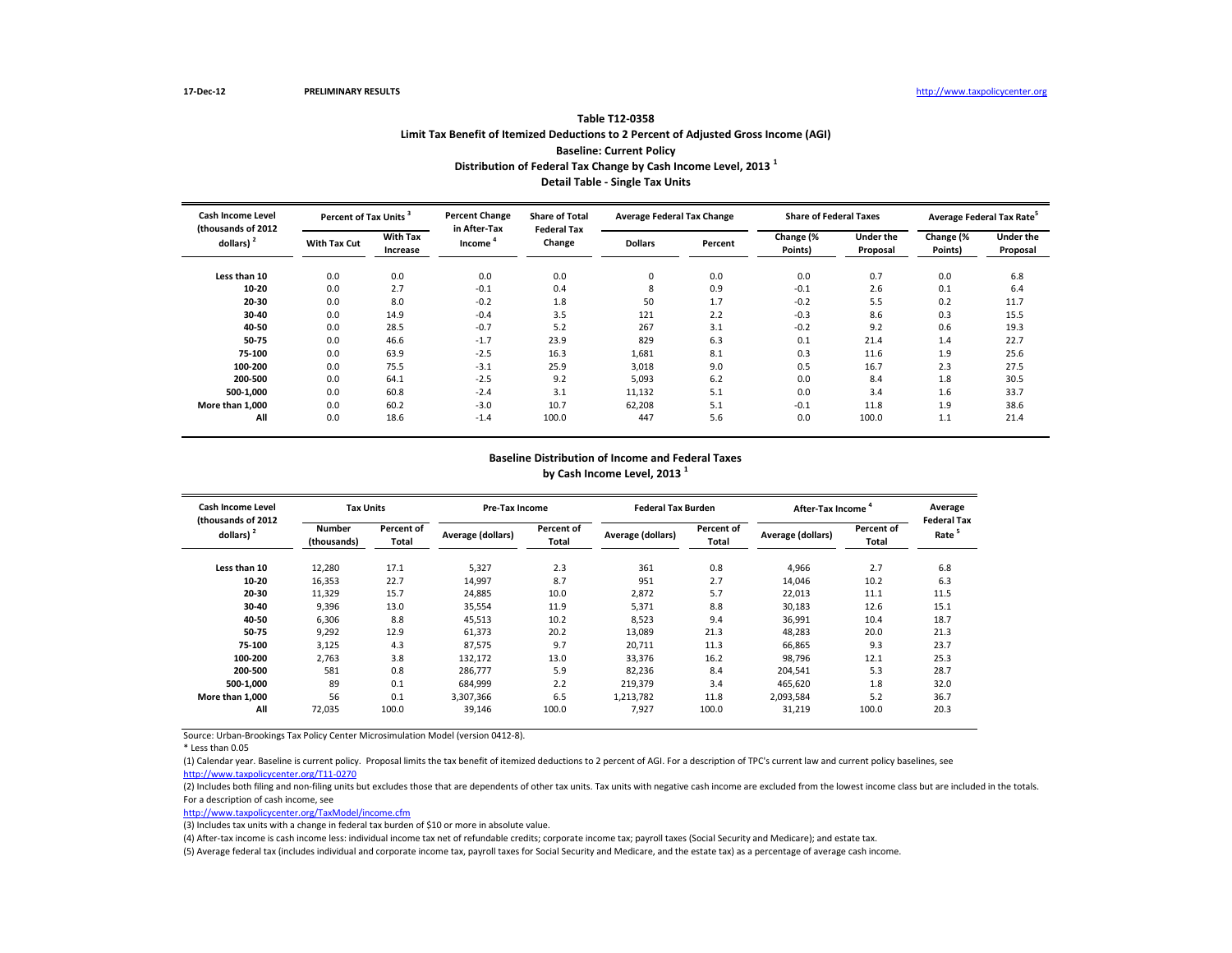# **Table T12-0358 Limit Tax Benefit of Itemized Deductions to 2 Percent of Adjusted Gross Income (AGI) Baseline: Current Policy Distribution of Federal Tax Change by Cash Income Level, 2013 <sup>1</sup> Detail Table - Married Tax Units Filing Jointly**

| <b>Cash Income Level</b><br>(thousands of 2012 | Percent of Tax Units |                             | <b>Percent Change</b><br>in After-Tax | <b>Share of Total</b><br><b>Federal Tax</b> | <b>Average Federal Tax Change</b> |         | <b>Share of Federal Taxes</b> |                              | Average Federal Tax Rate <sup>5</sup> |                              |
|------------------------------------------------|----------------------|-----------------------------|---------------------------------------|---------------------------------------------|-----------------------------------|---------|-------------------------------|------------------------------|---------------------------------------|------------------------------|
| dollars) <sup>2</sup>                          | <b>With Tax Cut</b>  | <b>With Tax</b><br>Increase | Income <sup>4</sup>                   | Change                                      | <b>Dollars</b>                    | Percent | Change (%<br>Points)          | <b>Under the</b><br>Proposal | Change (%<br>Points)                  | <b>Under the</b><br>Proposal |
| Less than 10                                   | 0.0                  | 0.0                         | 0.0                                   | 0.0                                         | 0                                 | 0.0     | 0.0                           | 0.0                          | 0.0                                   | 3.1                          |
| 10-20                                          | 0.0                  | 0.0                         | 0.0                                   | 0.0                                         | 0                                 | 0.0     | 0.0                           | 0.0                          | 0.0                                   | $-1.5$                       |
| 20-30                                          | 0.0                  | 3.0                         | 0.0                                   | 0.0                                         | 9                                 | 3.0     | 0.0                           | 0.1                          | 0.0                                   | 1.3                          |
| 30-40                                          | 0.0                  | 8.0                         | $-0.1$                                | 0.2                                         | 41                                | 2.1     | 0.0                           | 0.5                          | 0.1                                   | 5.5                          |
| 40-50                                          | 0.0                  | 12.8                        | $-0.2$                                | 0.4                                         | 84                                | 2.4     | 0.0                           | 1.0                          | 0.2                                   | 7.9                          |
| 50-75                                          | 0.0                  | 29.5                        | $-0.5$                                | 3.9                                         | 285                               | 3.4     | $-0.2$                        | 6.4                          | 0.5                                   | 13.9                         |
| 75-100                                         | 0.0                  | 53.9                        | $-1.0$                                | 7.8                                         | 693                               | 4.4     | $-0.1$                        | 9.9                          | 0.8                                   | 18.4                         |
| 100-200                                        | 0.0                  | 76.3                        | $-2.1$                                | 40.8                                        | 2,211                             | 7.8     | 0.6                           | 30.5                         | 1.7                                   | 22.8                         |
| 200-500                                        | 0.0                  | 80.8                        | $-2.3$                                | 21.8                                        | 4,854                             | 6.7     | 0.2                           | 18.7                         | 1.7                                   | 27.2                         |
| 500-1.000                                      | 0.0                  | 59.5                        | $-1.5$                                | 5.0                                         | 7,212                             | 3.5     | $-0.2$                        | 8.0                          | 1.1                                   | 31.7                         |
| More than 1.000                                | 0.0                  | 67.5                        | $-2.3$                                | 20.1                                        | 50,115                            | 4.6     | $-0.3$                        | 24.8                         | 1.5                                   | 35.4                         |
| All                                            | 0.0                  | 43.8                        | $-1.6$                                | 100.0                                       | 1,479                             | 5.7     | 0.0                           | 100.0                        | 1.3                                   | 23.5                         |

#### **Baseline Distribution of Income and Federal Taxes by Cash Income Level, 2013 <sup>1</sup>**

| Cash Income Level<br>(thousands of 2012) | <b>Tax Units</b>             |                     | Pre-Tax Income    |                     | <b>Federal Tax Burden</b> |                     | After-Tax Income  | Average<br><b>Federal Tax</b> |                   |
|------------------------------------------|------------------------------|---------------------|-------------------|---------------------|---------------------------|---------------------|-------------------|-------------------------------|-------------------|
| dollars) $2$                             | <b>Number</b><br>(thousands) | Percent of<br>Total | Average (dollars) | Percent of<br>Total | Average (dollars)         | Percent of<br>Total | Average (dollars) | Percent of<br>Total           | Rate <sup>5</sup> |
| Less than 10                             | 1,457                        | 2.4                 | 4,559             | 0.1                 | 140                       | 0.0                 | 4.419             | 0.1                           | 3.1               |
| 10-20                                    | 2,877                        | 4.7                 | 15,669            | 0.6                 | $-238$                    | 0.0                 | 15,908            | 0.8                           | $-1.5$            |
| 20-30                                    | 3,317                        | 5.5                 | 25,449            | 1.2                 | 315                       | 0.1                 | 25,134            | 1.5                           | 1.2               |
| 30-40                                    | 4,027                        | 6.6                 | 35,715            | 2.0                 | 1,934                     | 0.5                 | 33,781            | 2.5                           | 5.4               |
| 40-50                                    | 4,740                        | 7.8                 | 45,931            | 3.1                 | 3,539                     | 1.1                 | 42,393            | 3.6                           | 7.7               |
| 50-75                                    | 12,272                       | 20.2                | 62,784            | 10.9                | 8,465                     | 6.6                 | 54,319            | 12.1                          | 13.5              |
| 75-100                                   | 10,124                       | 16.7                | 88,587            | 12.7                | 15,607                    | 10.0                | 72,979            | 13.4                          | 17.6              |
| 100-200                                  | 16,567                       | 27.3                | 134,301           | 31.4                | 28.428                    | 29.9                | 105.873           | 31.8                          | 21.2              |
| 200-500                                  | 4,043                        | 6.7                 | 283,374           | 16.2                | 72,191                    | 18.5                | 211,183           | 15.5                          | 25.5              |
| 500-1.000                                | 616                          | 1.0                 | 683,221           | 5.9                 | 209,184                   | 8.2                 | 474,038           | 5.3                           | 30.6              |
| More than 1.000                          | 360                          | 0.6                 | 3,245,436         | 16.5                | 1,099,512                 | 25.1                | 2,145,923         | 14.0                          | 33.9              |
| All                                      | 60,744                       | 100.0               | 116,746           | 100.0               | 25,963                    | 100.0               | 90,783            | 100.0                         | 22.2              |

Source: Urban-Brookings Tax Policy Center Microsimulation Model (version 0412-8).

\* Less than 0.05

(1) Calendar year. Baseline is current policy. Proposal limits the tax benefit of itemized deductions to 2 percent of AGI. For a description of TPC's current law and current policy baselines, see [http://www.taxpolicycente](http://www.taxpolicycenter.org/T11-0270)r.org/T11-0270

(2) Includes both filing and non-filing units but excludes those that are dependents of other tax units. Tax units with negative cash income are excluded from the lowest income class but are included in the totals. For a description of cash income, see

[http://www.taxpolicycente](http://www.taxpolicycenter.org/TaxModel/income.cfm)r.org/TaxModel/income.cfm

(3) Includes tax units with a change in federal tax burden of \$10 or more in absolute value.

(4) After-tax income is cash income less: individual income tax net of refundable credits; corporate income tax; payroll taxes (Social Security and Medicare); and estate tax.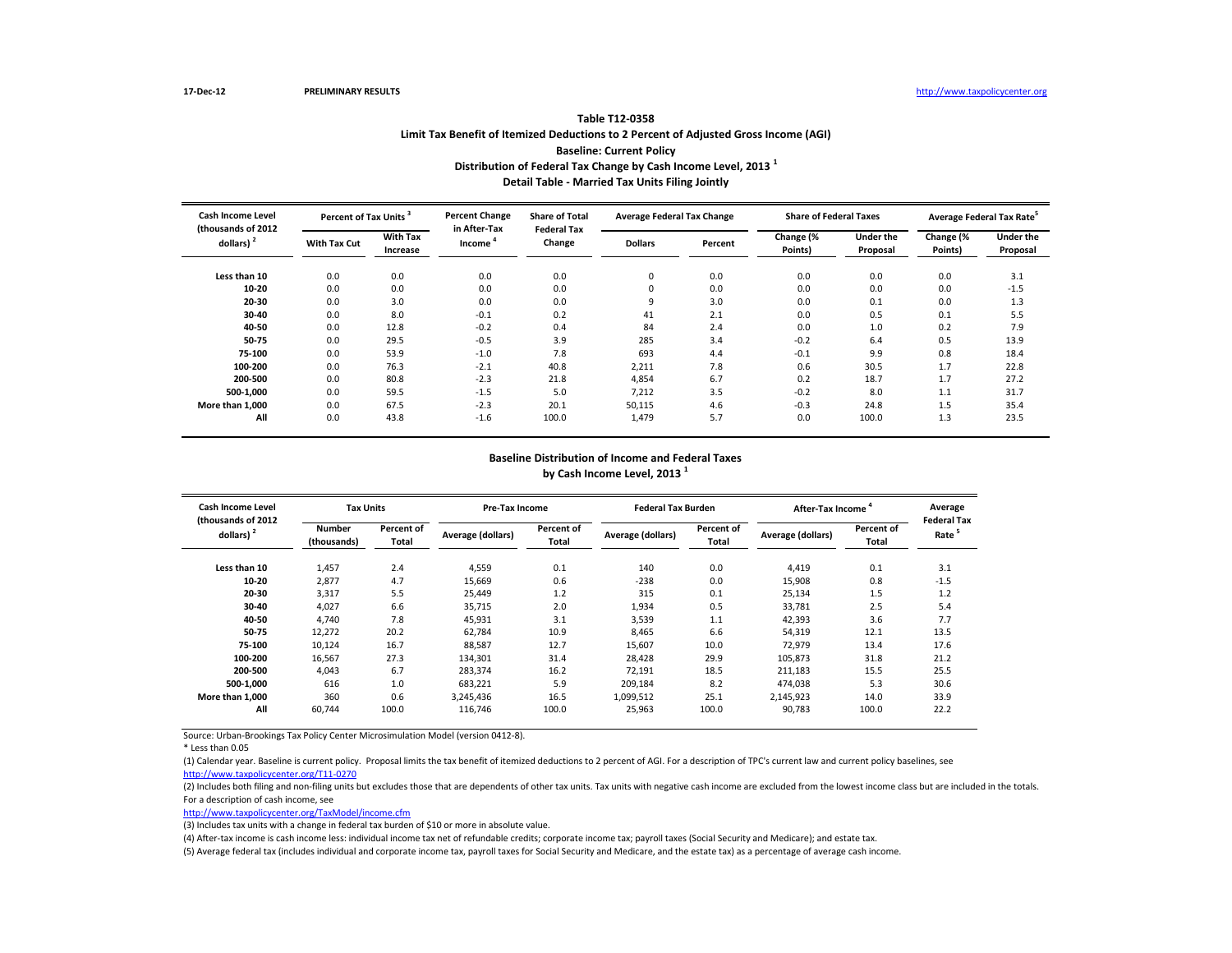# **Table T12-0358 Limit Tax Benefit of Itemized Deductions to 2 Percent of Adjusted Gross Income (AGI) Baseline: Current Policy Distribution of Federal Tax Change by Cash Income Level, 2013 <sup>1</sup> Detail Table - Head of Household Tax Units**

| <b>Cash Income Level</b><br>(thousands of 2012 | Percent of Tax Units <sup>3</sup> |                             | <b>Percent Change</b><br>in After-Tax | <b>Share of Total</b><br><b>Federal Tax</b> | <b>Average Federal Tax Change</b> |         | <b>Share of Federal Taxes</b> |                       | Average Federal Tax Rate <sup>5</sup> |                              |
|------------------------------------------------|-----------------------------------|-----------------------------|---------------------------------------|---------------------------------------------|-----------------------------------|---------|-------------------------------|-----------------------|---------------------------------------|------------------------------|
| dollars) <sup>2</sup>                          | <b>With Tax Cut</b>               | <b>With Tax</b><br>Increase | Income <sup>4</sup>                   | Change                                      | <b>Dollars</b>                    | Percent | Change (%<br>Points)          | Under the<br>Proposal | Change (%<br>Points)                  | <b>Under the</b><br>Proposal |
| Less than 10                                   | 0.0                               | 0.0                         | 0.0                                   | 0.0                                         | 0                                 | 0.0     | 0.1                           | $-1.8$                | 0.0                                   | $-16.3$                      |
| 10-20                                          | 0.0                               | 0.2                         | 0.0                                   | 0.0                                         | $\mathbf 0$                       | 0.0     | 0.6                           | $-7.8$                | 0.0                                   | $-13.2$                      |
| 20-30                                          | 0.0                               | 4.0                         | $-0.1$                                | 0.7                                         | 13                                | $-2.8$  | 0.2                           | $-1.7$                | 0.1                                   | $-1.8$                       |
| 30-40                                          | 0.0                               | 12.5                        | $-0.3$                                | 3.8                                         | 86                                | 3.1     | $-0.3$                        | 8.6                   | 0.2                                   | 8.2                          |
| 40-50                                          | 0.0                               | 27.1                        | $-0.6$                                | 7.4                                         | 240                               | 4.0     | $-0.4$                        | 12.9                  | 0.5                                   | 13.7                         |
| 50-75                                          | 0.0                               | 45.3                        | $-1.1$                                | 24.3                                        | 560                               | 5.2     | $-0.6$                        | 32.9                  | 0.9                                   | 18.4                         |
| 75-100                                         | 0.0                               | 66.9                        | $-2.4$                                | 23.7                                        | 1,658                             | 9.6     | 0.4                           | 18.2                  | 1.9                                   | 21.8                         |
| 100-200                                        | 0.0                               | 76.4                        | $-3.2$                                | 28.2                                        | 3,149                             | 10.4    | 0.6                           | 20.2                  | 2.4                                   | 26.0                         |
| 200-500                                        | 0.0                               | 57.6                        | $-1.9$                                | 5.5                                         | 3,842                             | 5.1     | $-0.2$                        | 7.6                   | 1.4                                   | 28.3                         |
| 500-1.000                                      | 0.0                               | 65.4                        | $-1.6$                                | 1.3                                         | 7,417                             | 3.7     | $-0.1$                        | 2.5                   | 1.1                                   | 30.7                         |
| More than 1,000                                | 0.0                               | 58.1                        | $-2.1$                                | 5.1                                         | 43,615                            | 4.2     | $-0.2$                        | 8.5                   | 1.4                                   | 34.2                         |
| All                                            | 0.0                               | 18.9                        | $-1.0$                                | 100.0                                       | 355                               | 7.2     | 0.0                           | 100.0                 | 0.9                                   | 13.2                         |

#### **Baseline Distribution of Income and Federal Taxes by Cash Income Level, 2013 <sup>1</sup>**

| Cash Income Level<br>(thousands of 2012) | <b>Tax Units</b>             |                     | <b>Pre-Tax Income</b> |                     | <b>Federal Tax Burden</b> |                     | After-Tax Income  |                     | Average<br><b>Federal Tax</b> |
|------------------------------------------|------------------------------|---------------------|-----------------------|---------------------|---------------------------|---------------------|-------------------|---------------------|-------------------------------|
| dollars) $2$                             | <b>Number</b><br>(thousands) | Percent of<br>Total | Average (dollars)     | Percent of<br>Total | Average (dollars)         | Percent of<br>Total | Average (dollars) | Percent of<br>Total | Rate <sup>5</sup>             |
| Less than 10                             | 2,173                        | 9.4                 | 6,307                 | 1.5                 | $-1,025$                  | $-2.0$              | 7,332             | 2.0                 | $-16.3$                       |
| 10-20                                    | 4,761                        | 20.6                | 15,129                | 7.8                 | $-1,996$                  | $-8.3$              | 17.125            | 10.1                | $-13.2$                       |
| 20-30                                    | 4,367                        | 18.9                | 25,305                | 12.0                | $-476$                    | $-1.8$              | 25,781            | 13.9                | $-1.9$                        |
| 30-40                                    | 3,599                        | 15.6                | 35,454                | 13.8                | 2,822                     | 8.9                 | 32,631            | 14.5                | 8.0                           |
| 40-50                                    | 2,531                        | 11.0                | 45,338                | 12.4                | 5,961                     | 13.2                | 39,377            | 12.3                | 13.2                          |
| 50-75                                    | 3,553                        | 15.4                | 61,312                | 23.6                | 10,732                    | 33.5                | 50,580            | 22.2                | 17.5                          |
| 75-100                                   | 1,170                        | 5.1                 | 87,387                | 11.1                | 17,347                    | 17.8                | 70.040            | 10.1                | 19.9                          |
| 100-200                                  | 734                          | 3.2                 | 129,043               | 10.3                | 30,385                    | 19.6                | 98,658            | 8.9                 | 23.6                          |
| 200-500                                  | 117                          | 0.5                 | 280.322               | 3.5                 | 75.524                    | 7.7                 | 204.798           | 3.0                 | 26.9                          |
| 500-1.000                                | 15                           | 0.1                 | 673.865               | 1.1                 | 199.235                   | 2.6                 | 474.630           | 0.9                 | 29.6                          |
| More than 1.000                          | 10                           | 0.0                 | 3.141.640             | 3.3                 | 1,029,600                 | 8.7                 | 2,112,040         | 2.5                 | 32.8                          |
| All                                      | 23,101                       | 100.0               | 40,006                | 100.0               | 4,932                     | 100.0               | 35,073            | 100.0               | 12.3                          |

Source: Urban-Brookings Tax Policy Center Microsimulation Model (version 0412-8).

\* Less than 0.05

(1) Calendar year. Baseline is current policy. Proposal limits the tax benefit of itemized deductions to 2 percent of AGI. For a description of TPC's current law and current policy baselines, see [http://www.taxpolicycente](http://www.taxpolicycenter.org/T11-0270)r.org/T11-0270

(2) Includes both filing and non-filing units but excludes those that are dependents of other tax units. Tax units with negative cash income are excluded from the lowest income class but are included in the totals. For a description of cash income, see

[http://www.taxpolicycente](http://www.taxpolicycenter.org/TaxModel/income.cfm)r.org/TaxModel/income.cfm

(3) Includes tax units with a change in federal tax burden of \$10 or more in absolute value.

(4) After-tax income is cash income less: individual income tax net of refundable credits; corporate income tax; payroll taxes (Social Security and Medicare); and estate tax.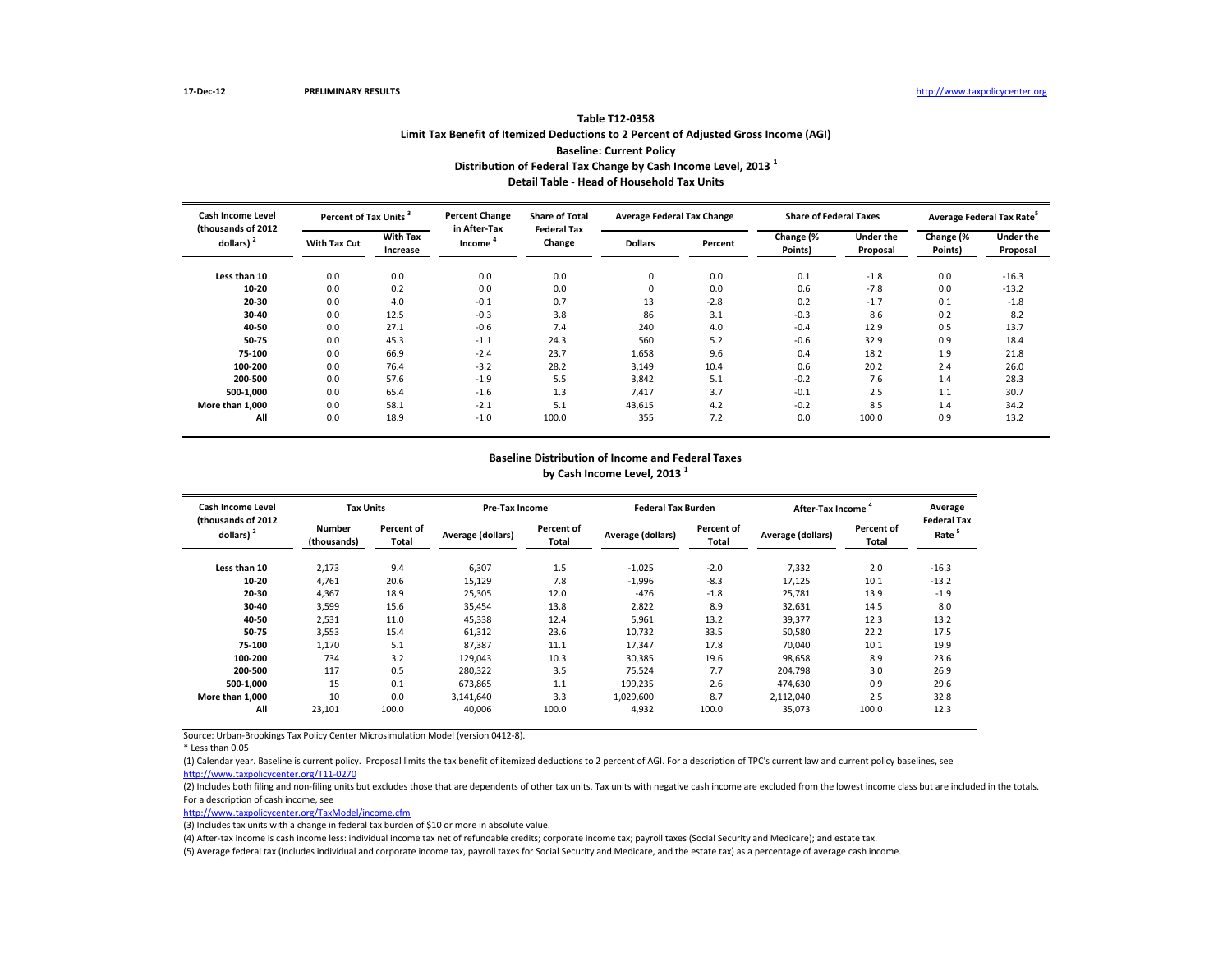### **Table T12-0358 Limit Tax Benefit of Itemized Deductions to 2 Percent of Adjusted Gross Income (AGI) Baseline: Current Policy Distribution of Federal Tax Change by Cash Income Level, 2013 <sup>1</sup> Detail Table - Tax Units with Children**

| <b>Cash Income Level</b><br>(thousands of 2012 | Percent of Tax Units |                             | <b>Percent Change</b><br>in After-Tax | <b>Share of Total</b><br><b>Federal Tax</b> | <b>Average Federal Tax Change</b> |         | <b>Share of Federal Taxes</b> |                              | Average Federal Tax Rate <sup>3</sup> |                              |
|------------------------------------------------|----------------------|-----------------------------|---------------------------------------|---------------------------------------------|-----------------------------------|---------|-------------------------------|------------------------------|---------------------------------------|------------------------------|
| dollars) <sup>2</sup>                          | <b>With Tax Cut</b>  | <b>With Tax</b><br>Increase | Income                                | Change                                      | <b>Dollars</b>                    | Percent | Change (%<br>Points)          | <b>Under the</b><br>Proposal | Change (%<br>Points)                  | <b>Under the</b><br>Proposal |
| Less than 10                                   | 0.0                  | 0.0                         | 0.0                                   | 0.0                                         | 0                                 | 0.0     | 0.0                           | $-0.3$                       | 0.0                                   | $-18.5$                      |
| 10-20                                          | 0.0                  | 0.2                         | 0.0                                   | 0.0                                         | 0                                 | 0.0     | 0.1                           | $-1.5$                       | 0.0                                   | $-16.3$                      |
| 20-30                                          | 0.0                  | 3.2                         | 0.0                                   | 0.1                                         | 11                                | $-0.9$  | 0.1                           | $-0.7$                       | 0.0                                   | $-4.8$                       |
| 30-40                                          | 0.0                  | 11.7                        | $-0.2$                                | 0.6                                         | 74                                | 3.9     | 0.0                           | 1.0                          | 0.2                                   | 5.6                          |
| 40-50                                          | 0.0                  | 23.3                        | $-0.5$                                | 1.3                                         | 191                               | 4.0     | $-0.1$                        | 2.1                          | 0.4                                   | 10.8                         |
| 50-75                                          | 0.0                  | 41.4                        | $-0.9$                                | 6.9                                         | 466                               | 4.8     | $-0.2$                        | 9.2                          | 0.8                                   | 16.4                         |
| 75-100                                         | 0.0                  | 63.1                        | $-1.4$                                | 10.5                                        | 986                               | 6.1     | 0.0                           | 11.1                         | 1.1                                   | 19.5                         |
| 100-200                                        | 0.0                  | 83.6                        | $-2.5$                                | 41.8                                        | 2,585                             | 9.0     | 0.7                           | 30.6                         | 1.9                                   | 23.3                         |
| 200-500                                        | 0.0                  | 82.1                        | $-2.4$                                | 19.3                                        | 4,953                             | 6.8     | 0.1                           | 18.4                         | 1.8                                   | 27.6                         |
| 500-1.000                                      | 0.0                  | 62.1                        | $-1.4$                                | 4.0                                         | 6,653                             | 3.2     | $-0.2$                        | 7.7                          | 1.0                                   | 31.5                         |
| More than 1,000                                | 0.0                  | 70.1                        | $-2.2$                                | 15.5                                        | 46,687                            | 4.4     | $-0.4$                        | 22.3                         | 1.5                                   | 35.1                         |
| All                                            | 0.0                  | 38.3                        | $-1.7$                                | 100.0                                       | 1,158                             | 6.4     | 0.0                           | 100.0                        | 1.3                                   | 21.8                         |

#### **Baseline Distribution of Income and Federal Taxes by Cash Income Level, 2013 <sup>1</sup>**

| <b>Cash Income Level</b>           | <b>Tax Units</b>             |                     | Pre-Tax Income    |                     | <b>Federal Tax Burden</b> |                            | After-Tax Income  |                     | Average                                 |
|------------------------------------|------------------------------|---------------------|-------------------|---------------------|---------------------------|----------------------------|-------------------|---------------------|-----------------------------------------|
| (thousands of 2012<br>dollars) $2$ | <b>Number</b><br>(thousands) | Percent of<br>Total | Average (dollars) | Percent of<br>Total | Average (dollars)         | Percent of<br><b>Total</b> | Average (dollars) | Percent of<br>Total | <b>Federal Tax</b><br>Rate <sup>5</sup> |
| Less than 10                       | 2,962                        | 5.9                 | 5,794             | 0.4                 | $-1,072$                  | $-0.4$                     | 6,866             | 0.6                 | $-18.5$                                 |
| 10-20                              | 5,804                        | 11.6                | 15,260            | 2.0                 | $-2,481$                  | $-1.6$                     | 17,740            | 2.9                 | $-16.3$                                 |
| 20-30                              | 5,335                        | 10.6                | 25,332            | 3.1                 | $-1,219$                  | $-0.7$                     | 26,551            | 4.0                 | $-4.8$                                  |
| 30-40                              | 4,816                        | 9.6                 | 35,564            | 3.9                 | 1,901                     | 1.0                        | 33,663            | 4.6                 | 5.3                                     |
| 40-50                              | 4,037                        | 8.1                 | 45,576            | 4.2                 | 4,743                     | 2.1                        | 40,833            | 4.7                 | 10.4                                    |
| 50-75                              | 8,599                        | 17.2                | 62,528            | 12.2                | 9,766                     | 9.3                        | 52,762            | 12.9                | 15.6                                    |
| 75-100                             | 6.206                        | 12.4                | 88.416            | 12.5                | 16,215                    | 11.2                       | 72,201            | 12.8                | 18.3                                    |
| 100-200                            | 9.390                        | 18.7                | 134.200           | 28.6                | 28.739                    | 29.9                       | 105,462           | 28.3                | 21.4                                    |
| 200-500                            | 2,258                        | 4.5                 | 283.593           | 14.5                | 73,345                    | 18.4                       | 210,248           | 13.5                | 25.9                                    |
| 500-1.000                          | 345                          | 0.7                 | 680,629           | 5.3                 | 207,914                   | 7.9                        | 472,715           | 4.7                 | 30.6                                    |
| More than 1.000                    | 193                          | 0.4                 | 3,158,341         | 13.8                | 1,060,441                 | 22.7                       | 2,097,901         | 11.6                | 33.6                                    |
| All                                | 50,150                       | 100.0               | 87,888            | 100.0               | 17,985                    | 100.0                      | 69,903            | 100.0               | 20.5                                    |

Source: Urban-Brookings Tax Policy Center Microsimulation Model (version 0412-8).

\* Less than 0.05

Note: Tax units with children are those claiming an exemption for children at home or away from home.

(1) Calendar year. Baseline is current policy. Proposal limits the tax benefit of itemized deductions to 2 percent of AGI. For a description of TPC's current law and current policy baselines, see

[http://www.taxpolicycente](http://www.taxpolicycenter.org/T11-0270)r.org/T11-0270

(2) Includes both filing and non-filing units but excludes those that are dependents of other tax units. Tax units with negative cash income are excluded from the lowest income class but are included in the totals. For a description of cash income, see

[http://www.taxpolicycente](http://www.taxpolicycenter.org/TaxModel/income.cfm)r.org/TaxModel/income.cfm

(3) Includes tax units with a change in federal tax burden of \$10 or more in absolute value.

(4) After-tax income is cash income less: individual income tax net of refundable credits; corporate income tax; payroll taxes (Social Security and Medicare); and estate tax.